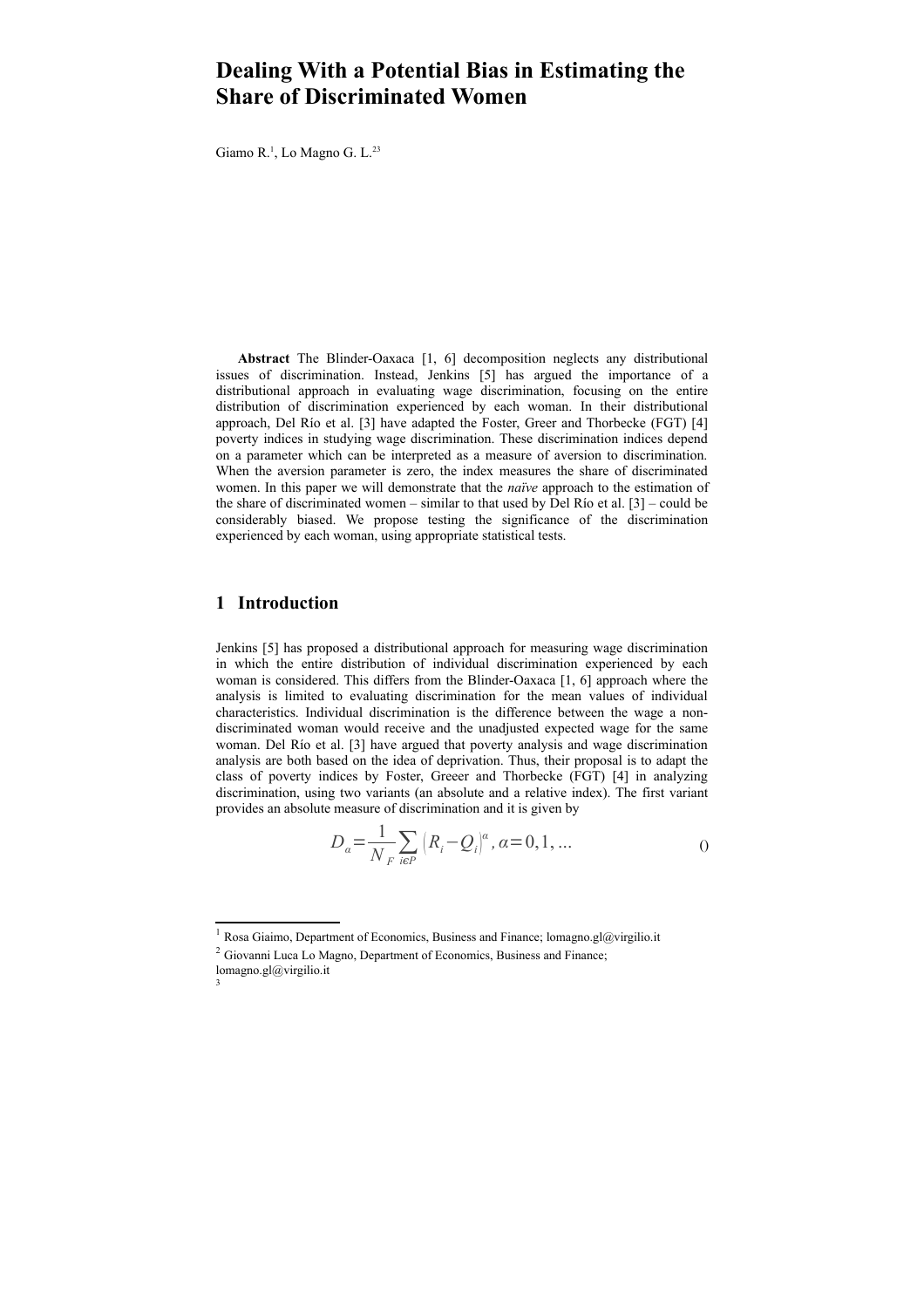$where$  $R_i$  is the expected wage in the absence of discrimination for the *i* -th woman, *Q<sup>i</sup>* is the unadjusted-for-discrimination expected wage for the same  $woman.$  $N_F$  is the number of women,  $\alpha$  is an aversion parameter analogous to that of the FGT indices, and  $P$  is a set identifying discriminated women, that is, women for whom  $R_i$  −  $Q_i$  > 0 . When  $\alpha$  = 0, the index provides us with the share of discriminated women, i.e. the head-count discrimination ratio.

Inferential aspects of the indices by Del Río et al. [3] have not yet been discussed in the literature. In this paper we only deal with estimation issues when  $\alpha = 0$ . In the next section we show that, in the case when  $\alpha=0$ , estimates could have a serious bias. In order to overcome this issue, we suggest testing the discrimination experienced by each women and report the share of women who have been significantly discriminated. In Section 3 we illustrate these methodological issues by means of an empirical analysis.

#### **2 Estimating the head-count discrimination ratio**

The starting point of our wage discrimination analysis is the following wage equation:

 $logW_{Si} = Z_{Si}' \beta_M + \varepsilon_{Si} , \varepsilon_{Si} N(0; \sigma_{cs}^2), S = M, F$ , () where  $W_{si}$  is the hourly wage for sex  $S = M$  (male) or  $S = F$ (female),  $Z_{si}$  is a vector with elements given by values of individual characteristics affecting wage, and  $\varepsilon_{si}$  is the random normal component of the model.

The expected wage in the absence of discrimination  $(R<sub>i</sub>)$  is estimated by Del Río et al. [3] using the estimator  $\hat{R}_i = \exp(Z_{Fi}^i)$  $\left(\frac{\partial u}{\partial M} + \hat{\sigma}_{\varepsilon}^2 / 2\right)$ , where  $\left(\frac{\partial u}{\partial M}\right)$ and  $\hat{\sigma}_{\varepsilon F}^2$  are estimators for  $\beta_M$  and  $\sigma_{\varepsilon F}^2$  respectively. However, we prefer the  $\widetilde{R}_i = \exp\left(Z_{Fi}^{\prime}\right)$  $\left(\widehat{\beta}_M + \widehat{\sigma}_{\epsilon M}^2/2\right)$  estimator, because it aims to estimate the conditional male distribution, which should be used as reference in a discrimination analysis. The empirical results presented by Del Río et al. [3] are based only on  $\overline{R}$ , , but the authors explain in a note that they have also calculated (but not published) the sum of the authors explain in a note that they have also calculated (but not published) estimates also using  $\widetilde{R}_i$ , thereby obtaining similar results for their discrimination indices. The unadjusted expected wage is estimated  $\hat{Q}_i = \exp\left(Z_{Fi}^{\prime}\right)$  $\hat{\beta}_F + \hat{\sigma}_{\varepsilon}^2/2$ . When the  $\hat{R}_i$  estimator is used, the estimator for  $D_0$  used by Del Río et

al. [3] can be written as  $\hat{D}_0 = (1/n_F) \sum_{i=1}^{n_F}$  $\sum_{i=1}^{n_F} \hat{d}_{0i}$ , where  $n_F$  is the size of the female sample and  $\hat{d}_{0i} = 0$  if  $\hat{R}_i - \hat{Q}_i \le 0$  or  $\hat{d}_{0i} = 1$  when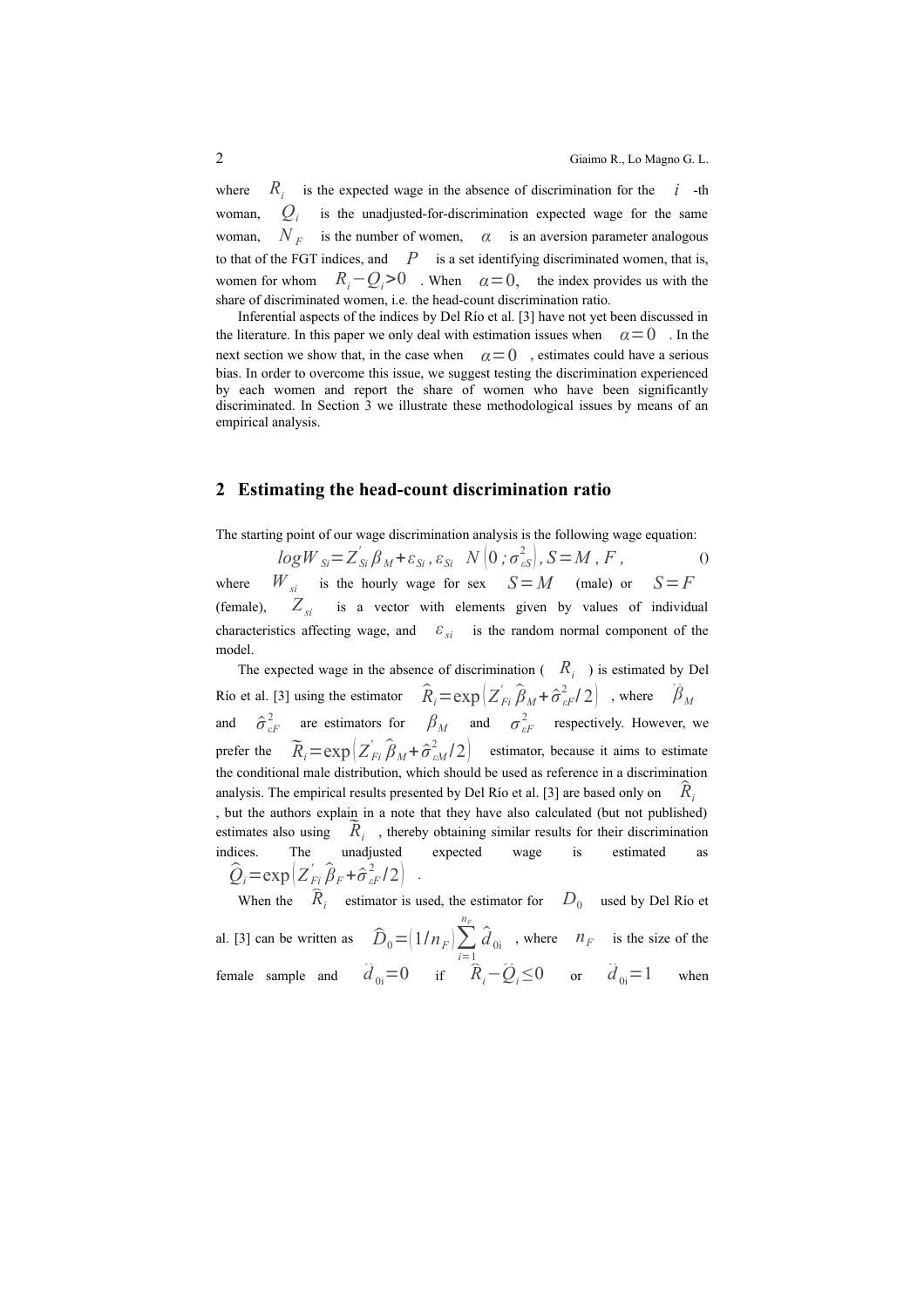Dealing with a potential bias in estimating the share of discriminated women 3

 $\hat{R}_i - \hat{Q}_i > 0$  . We can note that  $\hat{d}_i > 0 \Longleftrightarrow Z'_{Fi} (\hat{\beta}_M - \hat{\beta}_F) > 0$  . Moreover,  $Z'_{Fi}(\hat{\beta}_M - \hat{\beta}_F)$   $N(\delta_i; \sigma_i^2)$  , where  $\delta_i = Z'_{Fi}(\beta_M - \beta_F)$  and  $\sigma_i^2 = Z_{Fi}^{'}\bigg|\sigma_{eM}^2 \big(Z_M^{'}Z_M\bigg)^{-1} + \sigma_{eF}^2 \big(Z_F^{'}Z_F\bigg)^{-1}\bigg| Z_{Fi}$  . Using these results, it is straightforward to demonstrate that  $E(\hat{d}_{0i}) = \Phi(\delta_i/\sigma_i)$ , where  $\Phi(\cdot)$  is the cumulative distribution function of the standard normal variable. Thus, the expected value of  $\widehat{D}_0$  is  $\left(1/n_F\right) \sum_{i=1}^{n_F}$ *n F*  $\Phi\left[\delta_i/\sigma_i\right]$ . If no discrimination is experienced in the population, then  $\delta_i=0$   $\forall i$  (a sufficient, but not necessary, condition for in the population, then  $\partial_i = 0 \nabla \iota$  (a sufficient, but not necessary, condition for this is  $\beta_M = \beta_F$ ). Under these conditions the estimator  $\hat{D}_0$  exhibits a serious upward bias of 0.5. When  $\delta_i \neq 0 \forall i$  (a more plausible situation in the real world), upward bias of 0.5. When  $\partial_i \neq 0 \forall i$  (a more<br>the estimator  $\hat{D}_0$  is asymptotically unbiased.

estimator  $D_0$  is asymptotically unbiased.<br>To overcome these issues, we suggest accompanying estimates of  $\widehat{D}_0$  with the share of women who are significantly discriminated against, according to a one-tail hypothesis test, which is based on the following test statistic:<br> $Z_{Fi} \left( \hat{\beta}_M - \hat{\beta}_F \right)$ 

$$
\hat{z}_i = \frac{Z_{Fi} \left(\beta_M - \beta_F\right)}{\sqrt{Z_{Fi} \left[\hat{\sigma}_{eM}^2 \left(Z_M^{'} Z_M\right)^{-1} + \hat{\sigma}_{eF}^2 \left(Z_F^{'} Z_F\right)^{-1}\right] Z_{Fi}}},\tag{0}
$$

which has a standard normal asymptotic distribution.

When the estimator is used, the estimator for  $D_0$  we propose is  $n<sub>F</sub>$ 

$$
\widetilde{D}_0 = (1/n_F) \sum_{i=1}^{n_F} \widetilde{d}_{0i}
$$
, where  $\widetilde{d}_{0i}$  equals 0 if  $\widetilde{R}_i - \widehat{Q}_i \le 0$  or  $\widetilde{d}_{0i} = 1$  when  $\widetilde{R}_i - \widehat{Q}_i > 0$ . In this case, the derivation of the expected value

of the estimator is a tricky task. Nevertheless, we found the estimator to be considerably biased in numerical simulations, especially when discrimination is low. Also in this case, we suggest testing for the significance of the individual discrimination experienced by each woman, using a one-tail test. The statistical test we would like to suggest was originally proposed by Zhou, Gao and Hui [8] and we will use it to

compare the mean of two log-normal distributions:  
\n
$$
\tilde{Z}_{i} = \frac{Z_{Fi}^{'} \hat{\beta}_{M} - Z_{Fi}^{'} \hat{\beta}_{F} + (1/2) (\hat{\sigma}_{eM}^{2} - \hat{\sigma}_{eF}^{2})}{\sqrt{Z_{Fi}^{'} [\hat{\sigma}_{eM}^{2} (Z_{M}^{'} Z_{M})^{-1} + \hat{\sigma}_{eF}^{2} (Z_{F}^{'} Z_{F})^{-1}]} Z_{Fi} + \frac{1}{2} (\frac{\hat{\sigma}_{eM}^{4}}{m_{M}} + \frac{\hat{\sigma}_{eF}^{4}}{m_{F}})}
$$
0

### **3 Empirical analysis**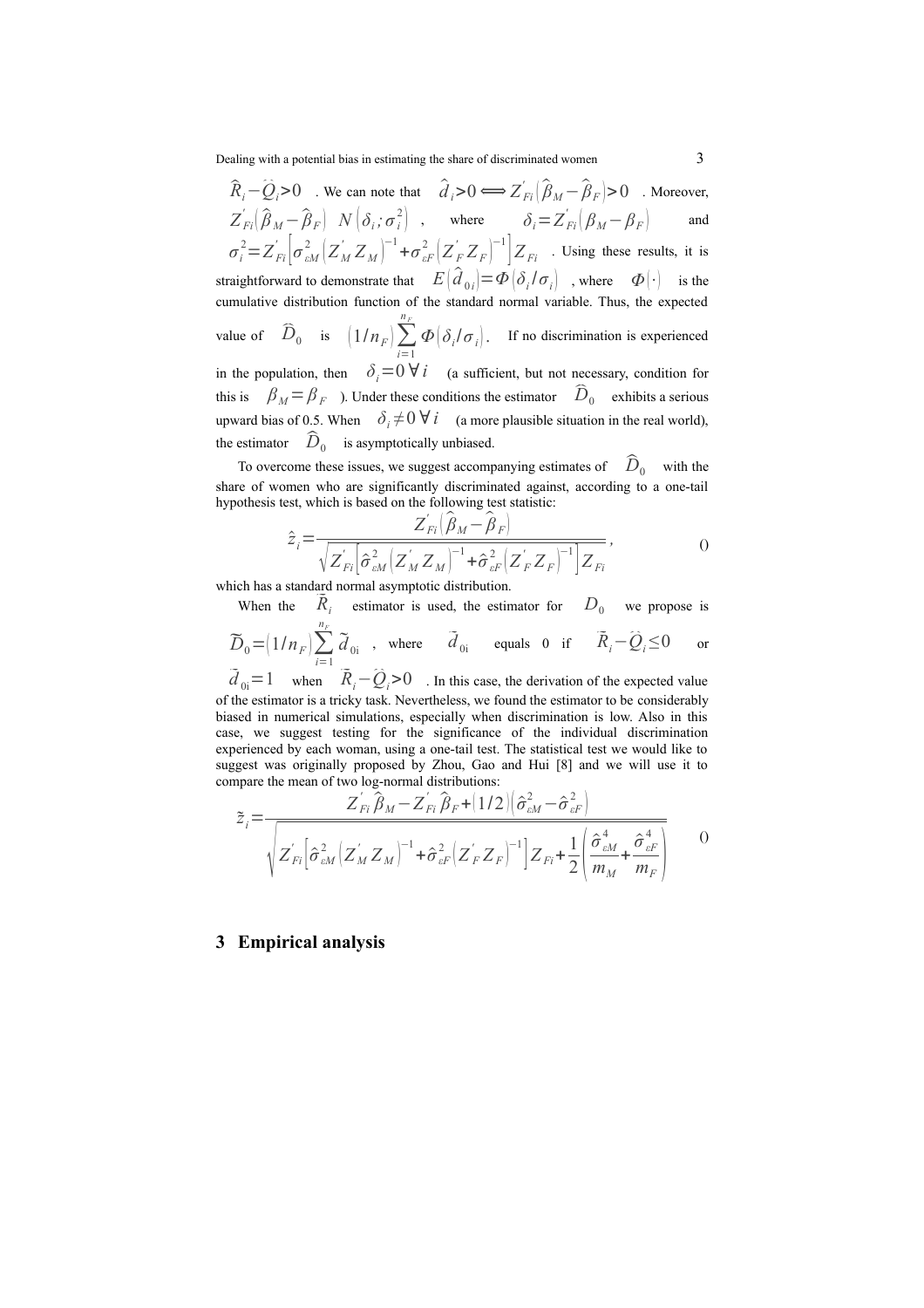In this section we describe, for purely explanatory purposes, an empirical application of the methods we have suggested for dealing with the bias issue of the head-count ratio of discrimination. We have used the EU-SILC 2006 data set (European Statistics on Income and Living Conditions) for Italy. The sample we consider in this paper comprises 16-year old employees, who were in receipt of paid work when interviewed; the sample included 8,559 men and 6,684 women. The discrimination indices of the the sample included 8,559 men and 6,684 women. The discrimination indices of the distributional approach, when  $\alpha = 0$  ( $\hat{D}_0$  and  $\tilde{D}_0$ ), have been separately calculated for the entire sample and for each of the professional occupations in the onedigit Isco-88 (COM) classification, excluding the armed forces. This approach would also be of general interest because various authors have based their discrimination analysis on regression models, which have been separately estimated by occupation (Brown et al. [2]; Solberg [7]). The explanatory variables we used for the models estimated for each occupation are a subset of those used for the whole sample, having been selected through significance tests for beta coefficients.

The estimates  $\hat{D}_0$  and  $\tilde{D}_0$  and the shares of statistically discriminated women for the significance levels 5%, 1% and 0.1% are reported in Table 1. According to  $\hat{D}_0$ , 96.9% of women in the whole sample are discriminated against. Of these  $D_0$ , 96.9% of women in the whole sample are discriminated against. Of these women, 90.4% are significantly discriminated at a level of 5%, 85.0% at a level of 1% and 77.8% at the more severe level of 0.1%; the test statistic used here is  $\hat{z}_i$  from (3). Surprisingly high differences between the estimated shares of discriminated women and the relative share of significantly-discriminated women occur as regards Isco 1 occupation (legislators, senior officials and managers) and Isco 6 occupation (skilled agricultural and fishery workers). These results show that crude point estimates of the share of discriminated women could led to a misleading evaluation of discrimination and highlight the importance of the inferential information which we have added.

|                 |          | $\left( l\right)$ |       |      |                   | (2)   |       |       |  |
|-----------------|----------|-------------------|-------|------|-------------------|-------|-------|-------|--|
|                 | $D_0$    | 5%                | $1\%$ | 0.1% |                   | 5%    | $1\%$ | 0.1%  |  |
|                 |          |                   |       |      | $\widetilde{D}_0$ |       |       |       |  |
| All occupations | 0.96     | 0.90              | 0.85  | 0.77 | 0.96              | 0.90  | 0.84  | 0.776 |  |
|                 | 9        | 4                 | 0     | 8    | 9                 |       | 8     |       |  |
| Isco 1          | 0.57     | 0.114             | 0.04  | 0.00 | 0.57              | 0.114 | 0.04  | 0.000 |  |
|                 |          |                   | 3     | 0    |                   |       | 3     |       |  |
| Isco 2          | 0.98     | 0.72              | 0.52  | 0.32 | 0.99              | 0.77  | 0.58  | 0.376 |  |
|                 | 4        | 8                 | 5     | 5    | 3                 | 4     |       |       |  |
| Isco 3          | 0.92     | 0.70              | 0.58  | 0.44 | 0.92              | 0.71  | 0.59  | 0.456 |  |
|                 | $\theta$ |                   | 6     | 4    | 4                 | 5     | 8     |       |  |
| Isco 4          | 0.88     | 0.54              | 0.40  | 0.24 | 0.91              | 0.59  | 0.44  | 0.282 |  |
|                 | 5        | 9                 | 4     | 4    | 3                 |       | 9     |       |  |
| Isco 5          | 0.98     | 0.86              | 0.77  | 0.61 | 0.99              | 0.87  | 0.77  | 0.642 |  |
|                 | 9        |                   | 3     | 7    | $\Omega$          | 4     | 8     |       |  |
| Isco 6          | 0.92     | 0.37              | 0.22  | 0.00 | 0.92              | 0.39  | 0.24  | 0.000 |  |
|                 | 5        | 7                 | 6     | 0    | 5                 | 6     | 5     |       |  |
| Isco 7          | 0.99     | 0.87              | 0.78  | 0.66 | 0.99              | 0.85  | 0.76  | 0.645 |  |
|                 | 5        | 5                 | 5     | 5    | 3                 | 8     | 5     |       |  |

*Table 1: Head-count ratio of discriminated women and share of statistically-discriminated women at different levels of significance.*